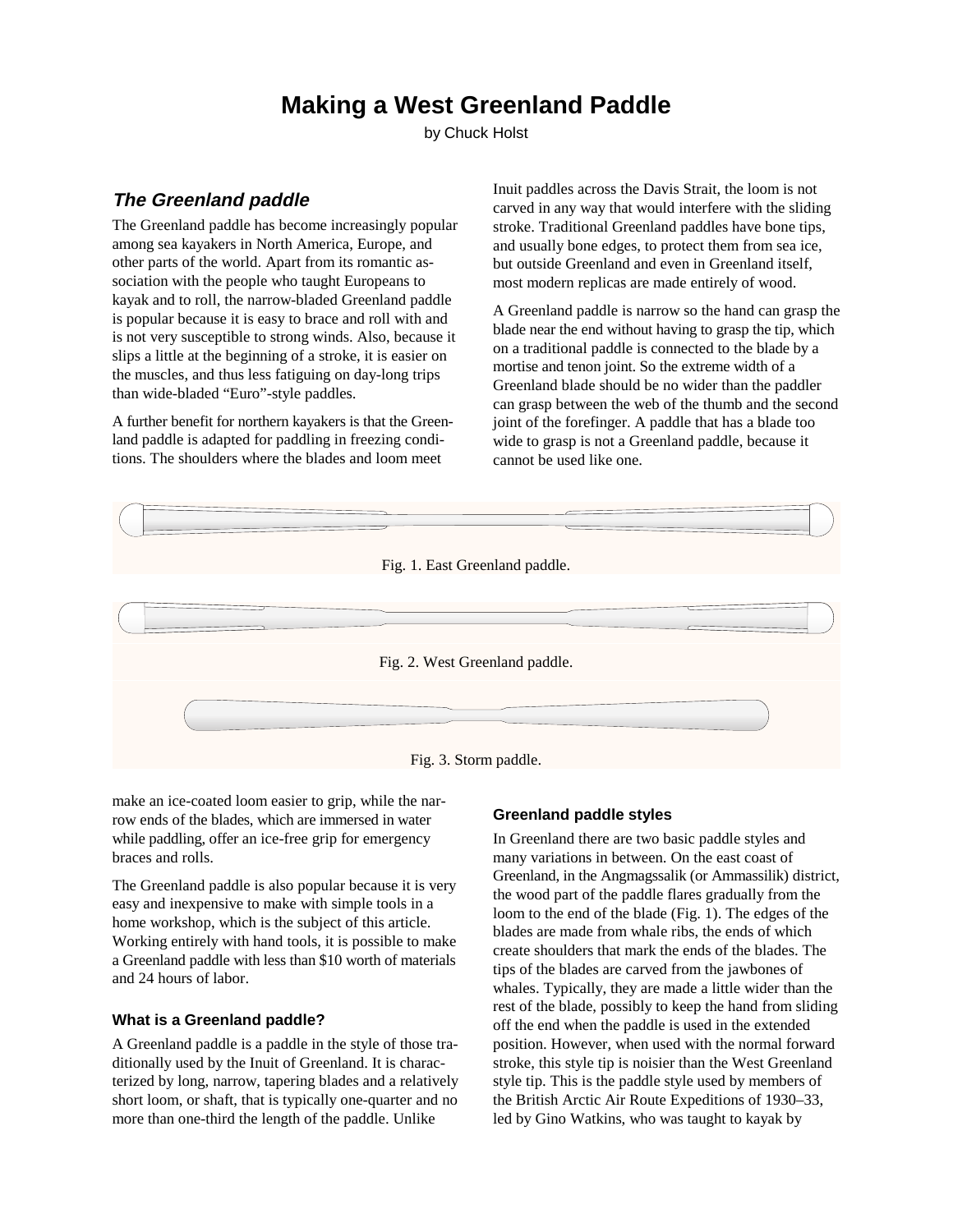Manasse Mathaeussen, who at his death in 1989 was the most skilled kayaker in Greenland.

On the west coast of Greenland, paddles typically have a shoulder carved into the wood where the blade meets the loom, bone edges are usually shorter and faired into the blade, and the bone tips are more likely to be the same width as the rest of the blade (Fig. 2). However, since there was a great deal of movement between the east and west coasts, especially during the twentieth century, there are many intermediate styles as well. Manasse Mathaeussen himself learned to kayak on the east coast, but spent most of his kayaking career on the west coast.

A third type of paddle is called the storm paddle, because its primary use is in high winds. The storm paddle resembles a standard Greenland paddle, except that the loom is only about as long as two fists, while the blades are of normal length. The total length is about the height of the paddler. This paddle is used only with a full sliding stroke, which buries the blade deep in the water while exposing little of the upper end to the winds. I carry mine as a spare on my foredeck, where it is easy to grab and roll up with should I lose my standard Greenland paddle in a capsize. Because the storm paddle is easier than the standard paddle to move underwater, many prefer it for rolling.

# **History of the Greenland paddle**

No one knows how old the Greenland paddle is, but it is unlikely to be the thousands of years that are sometimes claimed. The ancestors of today's Greenlanders, known as the Thule culture, moved east from Alaska and northern Canada only about a thousand years ago, about the same time that Eric the Red was settling southwest Greenland. Since a different style of paddle with a longer loom and much shorter, leaf-shaped blades was used until recently by many Inuit west of Greenland, the Greenland paddle may have evolved after the Thule Inuit reached Greenland.

There is one ambiguous clue that the Greenland paddle may be only a few hundred years old. The oldest known surviving Greenland kayak, collected in 1613, has been on display at Trinity House in Hull, Humberside, England since the early 17th century; however, the paddle that accompanies it is of the older leaf-bladed style. John Brand, who took the lines of the kayak and documented it in his *Little Kayak Book*, speculates that the development of the Greenland paddle may have been influenced by the shape of European oars. However, the oars used with Greenland *umiaks*, or open boats, have relatively wide blades, unlike either European oars or

Greenland paddles, and I question whether the European example would influence one and not the other.

My own guess is that the Greenland paddle and the sliding stroke evolved together. The unadorned shape and dimensions of the paddle make it easy to slide the paddle back and forth in the hands, and in fact, Greenlanders typically slide both hands out onto one blade for leverage when bracing, rolling, and making sweep turns. Also, many Greenlanders incorporate a sliding stroke into their forward stroke.

# **The sliding stroke**

In the sliding stroke, the paddle slides back and forth through the hands as the kayaker strokes first on one side, then the other. You might call it the Greenland version of the marathon canoe racer's sit n' switch style, except that the hands never leave the paddle.

In the full sliding stroke, which is used mostly with the storm paddle, the paddler begins a stroke with one hand near the middle of the loom and the other on the upper blade about a shoulder width away. During the recovery phase, the top hand slides down the blade to meet the bottom hand, and the bottom hand then slides out onto the other blade to become the top hand for the next stroke.

In what I call the short sliding stroke, the paddler begins a stroke with the bottom hand grasping the loom and the root of the bottom blade and the top hand grasping the top blade about six inches from the loom. During the recovery phase, the top hand slides down the blade to the loom, and the bottom hand then slides out about six inches onto the other blade to become the top hand. This stroke was formerly practiced in the Angmagssalik district of Greenland, and perhaps in other districts as well. In the film *Palos Brudefaerd* (*Palo's Wedding*), filmed by Knud Rasmussen in Angmagssalik in 1932, all the kayakers can be seen using this stroke.

In *Watkin's Last Expedition*, F. Spencer Chapman, who learned to kayak in Angmagssalik a year or two before *Palos Brudefaerd* was filmed, says: "When you are paddling a kayak you keep on passing the paddle to and fro in your hands so that as much of the blade as possible is under water at each stroke." Extending the paddle by moving it between the hands like this allows more control and makes bracing quicker and easier. Since the kayaker is used to sliding the paddle, it is easy to turn a short extension of the paddle into a long one when conditions warrant. It is because of the sliding stroke that I sometimes call the Greenland paddle the "variable-length paddle."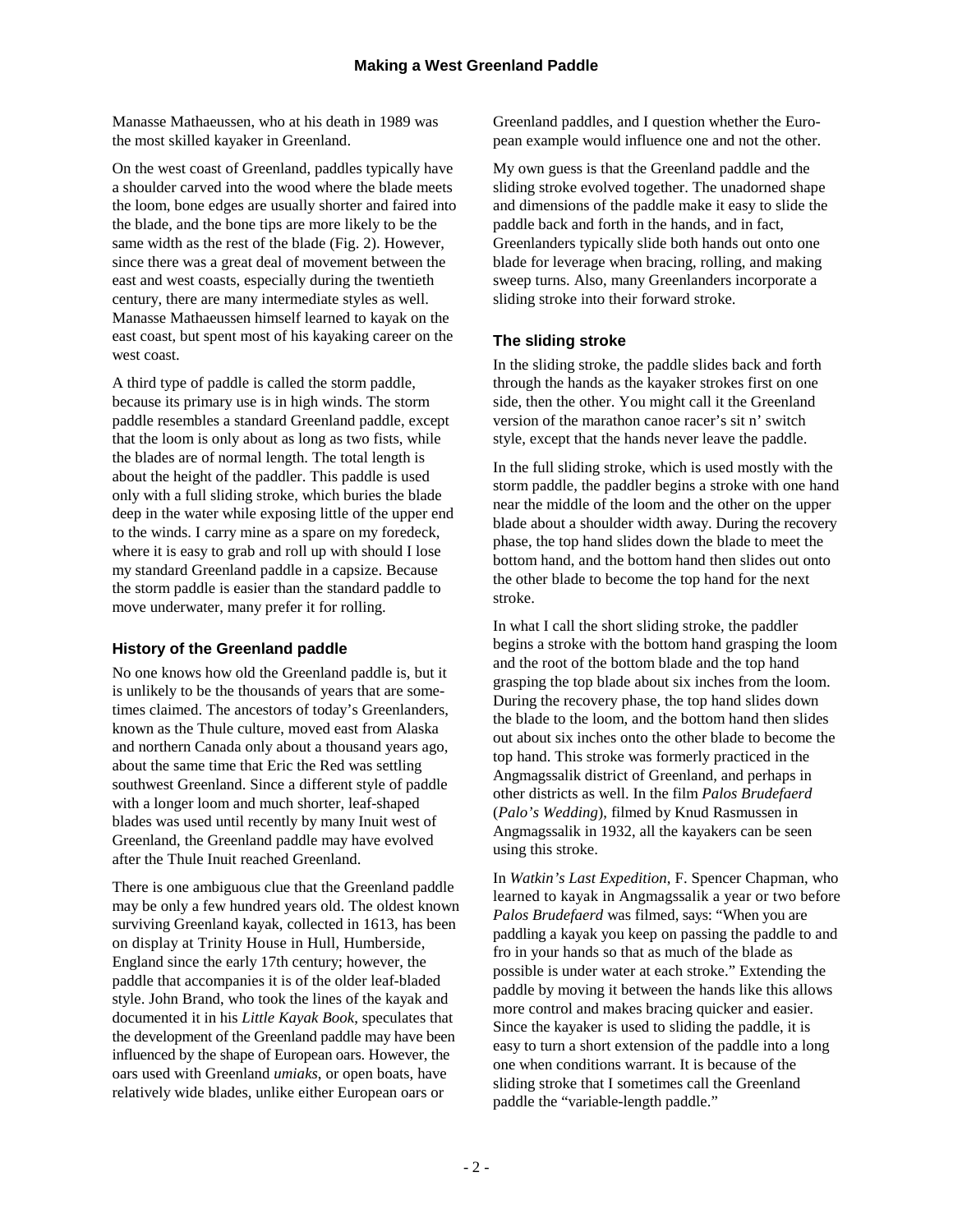# **Making a West Greenland paddle**

Though it is now easier to buy a ready-made Greenland paddle than it used to be, it is far less expensive and much more satisfying to make your own. One reason to make your own is that the cost of materials for a Greenland paddle is only about \$10 to \$20, compared to \$120 to \$220 for a ready-made version. Another reason is that you can custom-fit the paddle to your dimensions; many ready-made paddles have looms that are too long or blades that are too wide for the average paddler. A third reason is that many paddles sold as Greenland paddles are not as authentic as one you can make yourself.

This article describes how to carve a West Greenland kayak paddle from a two-by-four. It is based on John Heath's article, "The Do-It-Yourselfer's Greenland Paddle," in the Winter 1987 issue of *Sea Kayaker* and on my own paddle-making experience. As you refer to the step-by-step illustrations in Fig. 7, keep in mind that the column on the right shows approximately what the paddle would look like if you cut it through the center after each step, while the bottom row shows sections of the completed paddle.

#### **Materials**

The Greenland Inuit made paddles from anything that washed up on shore. John Heath recommends pine, fir, spruce, or ash. George Gronseth recommends cedar because it is easy to work and has soft splinters. I prefer cedar for its light weight, though it does mar more easily than some other woods. Choose a two-by-four that is at least 1-1/2 inches by 3-1/2 inches in section and 7 to 8 feet in length. It should be seasoned and straight. Ask for clear finish-grade wood. In cedar, this would be Aor B-grade. However, not all lumber yards carry finishgrade lumber, so you might have to sort through stacks of standard construction-grade lumber to find something usable. Most lumber yards will let you do this, if you are reasonably neat about it.

The grain should be fine, straight, and more or less parallel to the sides of the plank. Knotholes should be small and few, if not absent entirely. Sometimes you can find a long enough clear section in a 12-foot twoby-four when you can't find a clear 8-foot one. Expect to spend about eight dollars at your local lumber yard for an 8-foot standard-grade cedar two-by-four, or twice as much for a clear A-grade cedar two-by-four.

# **Required Tools**

The following instructions assume that you have at least a hand saw, and preferably a band saw, to cut out the blank. Further shaping can be done with any combination of the following tools: a knife, a drawknife, a plane, a spoke shave, Surform-type perforated metal tools, and sandpaper. Whatever you use, make sure it is sharp.

Since I don't have a band saw, I usually cut out the blank with a handsaw, then smooth the cuts with a plane before marking the blank and removing more wood. I do most of the rough shaping with a drawknife and a spoke shave. For fine finishing, I use a spoke shave, sandpaper, and 0000 grade steel wool.

#### **A note on shaping the paddle**

Carving a curved surface from a rectangular piece of wood, such as a two-by-four, is done by making successive approximations of the final shape. Using guidelines drawn on the wood, you will cut out a blank that, in section, has four corners and sides. You will then draw additional guidelines on the blank and cut away the corners between them to create, in section, a shape with eight corners and sides. This is as far as the guidelines in Fig. 7 will take you. After that, you are on your own as you cut away the eight corners to make 16, then the 16 corners to make 32, and so forth.



Fig. 4. Approximating the shape within.

It might help when shaping the paddle to imagine that there is a shape inside that you are trying to free. The guidelines in step 4 of Fig. 7 are designed to create facets on the blank that touch the curved surface of the hidden shape in approximately the center of each facet (see Fig. 4). As you create additional facets, try to follow the same principle. Don't be mechanistic about it, however, for the form underlying the facets is rarely symmetrical. Look at the sections at the bottom of Fig. 7 to see how the shape changes between the loom and the tip of the blade, and use touch and sight to create an organic shape that flows together and looks and feels right to you.

#### **Go with the grain**

When carving wood, always cut with the grain; otherwise, you are likely to gouge the wood. To see what is meant by cutting with the grain, look at Fig. 5. Note that the grain of the wood meets the surface that is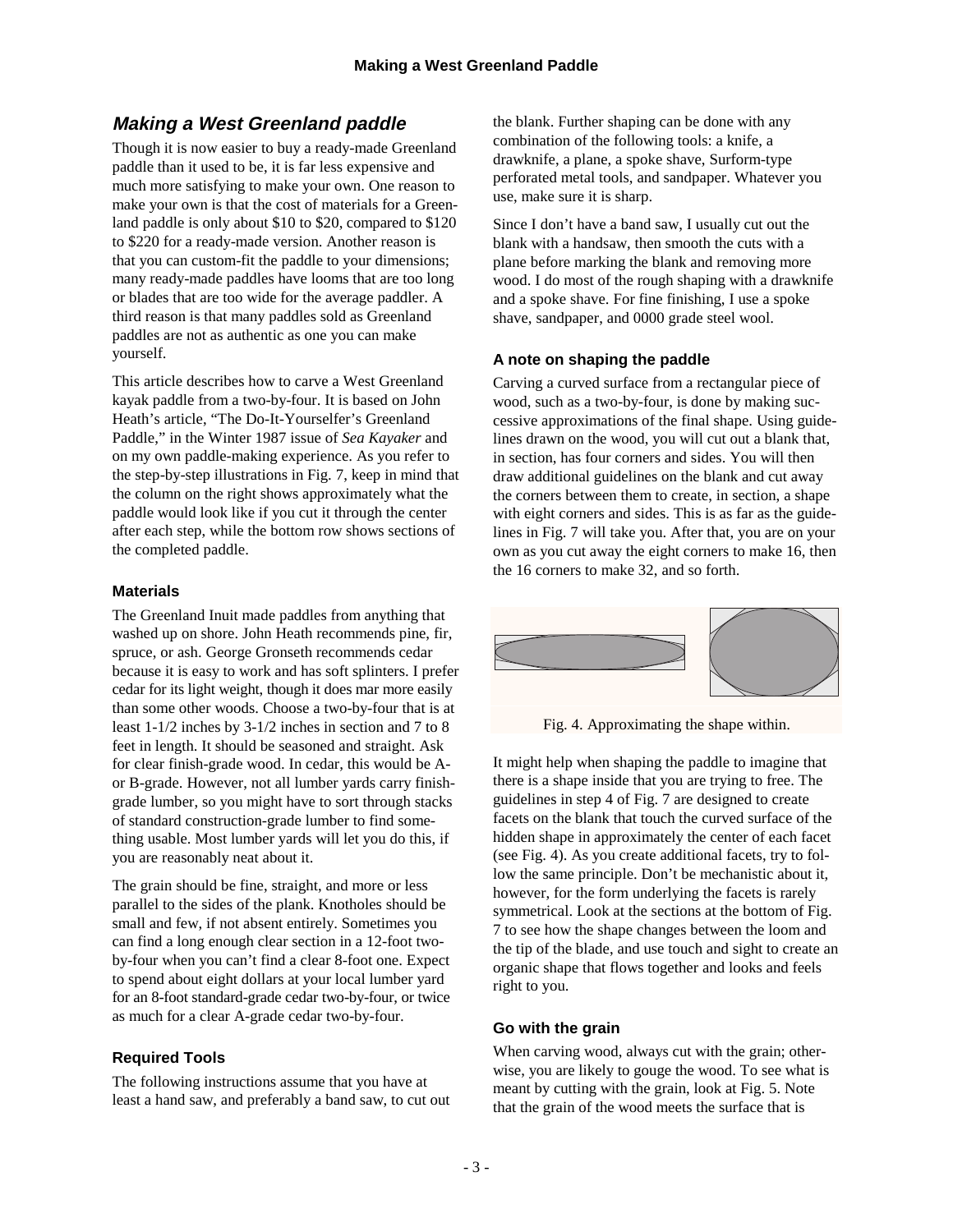being shaped at an acute angle. Viewed from the side, the surface of the wood and the wood grain make a series of wedges that point in the direction you should cut (heavy lines in Fig. 5). If you cut against the grain, as in Fig. 6, your blade will try to follow the grain into the wood. Even if the blade cannot go far into the wood because it is held in a plane or a spoke shave, it may still tear the wood rather than cut it.



Fig. 5. Cutting with the grain.



Fig. 6. Cutting against the grain.

#### **Step 1**

The first step in making a Greenland paddle is to calculate the paddle's dimensions, which are based on your own dimensions. Note, however, that the traditional Greenland paddle is proportioned for the traditional Greenland kayak. Traditional proportions should work fine for similar-sized modern kayaks, but if you have a wide kayak (over 22 inches) or an unusually high foredeck or seat, you might need to lengthen the paddle slightly. As you read the following descriptions, please refer to step 1 in Fig. 7.

**Overall length (L).** The overall length of the paddle should equal an arm span and the distance from the elbow to the wrist. For a slightly longer paddle, which was preferred by some Greenlanders for cruising, measure an arm span and a cubit (which is the distance from the elbow to the fingertips), or as high as the paddler can reach with the fingers hooked over the end of the paddle. For me, both methods yield 85 inches overall for the longer paddle. None of the Greenland paddles I have seen documented exceed 82 inches, though paddles in Baffin Island could reach 110 inches.

Note that the method of measuring a paddle by reaching up while standing is affected by the length of the paddler's legs, which has nothing to do with his seated height.

**Length of the loom (S).** The length of the loom, or shaft, should be about the width of the shoulders or the span of the grip with the paddler's elbows against the ribs and the forearms straight out. Normally, the thumbs and index fingers grasp the ends of the loom while the last three fingers grasp the roots of the blades, so your measurement using the second method should be from center finger to center finger. For me, both methods yield about 18 inches, though 20 inches seems to be fairly common among documented paddles.

If in doubt, err on the short side. Then, if experience shows that the loom is too short, it can be lengthened by whittling away part of the blade roots—or you can use the sliding stroke.

**Thickness of the loom (T).** In section, the loom is a rounded rectangle or oval with the long axis perpendicular to the plane of the blades. Make the long axis of the oval equal to the thickness of the two-by-four, which is about 1-1/2 inches. **T** is the other axis of the oval (the short axis). Heath suggests making it 1-1/8 inches to 1-1/4 inches, though 1 inch by 1-1/2 inches seems most common among the documented traditional paddles. If in doubt, use the larger figure, since you can always reduce it later. The resulting loom should fit into the oval formed by touching the tip of your forefinger to the ball of your thumb.

**Width of the blades (W).** Make a wide *C* with your index finger and thumb. To use the paddle in the extended position, the maximum width of the blades should be no more than you can grasp comfortably between the second joint of the index finger and the web of the thumb. For me that is about 3-3/8 inches. Few authentic blades exceeded 3 inches and many were less. The blades taper to half the maximum width at the blade roots.

**Procedure.** Begin by trimming your two-by-four to the overall length (**L**). Draw reference lines at right angles to each other down the center of each face. One set of reference lines will be midway between the ends. Draw lines across the two-by-four to mark the ends of the loom (**S**).

# **Step 2**

Refer to step 2 in Fig.7. Establish the 1/2-inch thickness of the blade tips by drawing tick marks 1/4 inch from the center line at the ends of the narrow (1-1/2-inchwide) faces. Draw straight lines from these tick marks to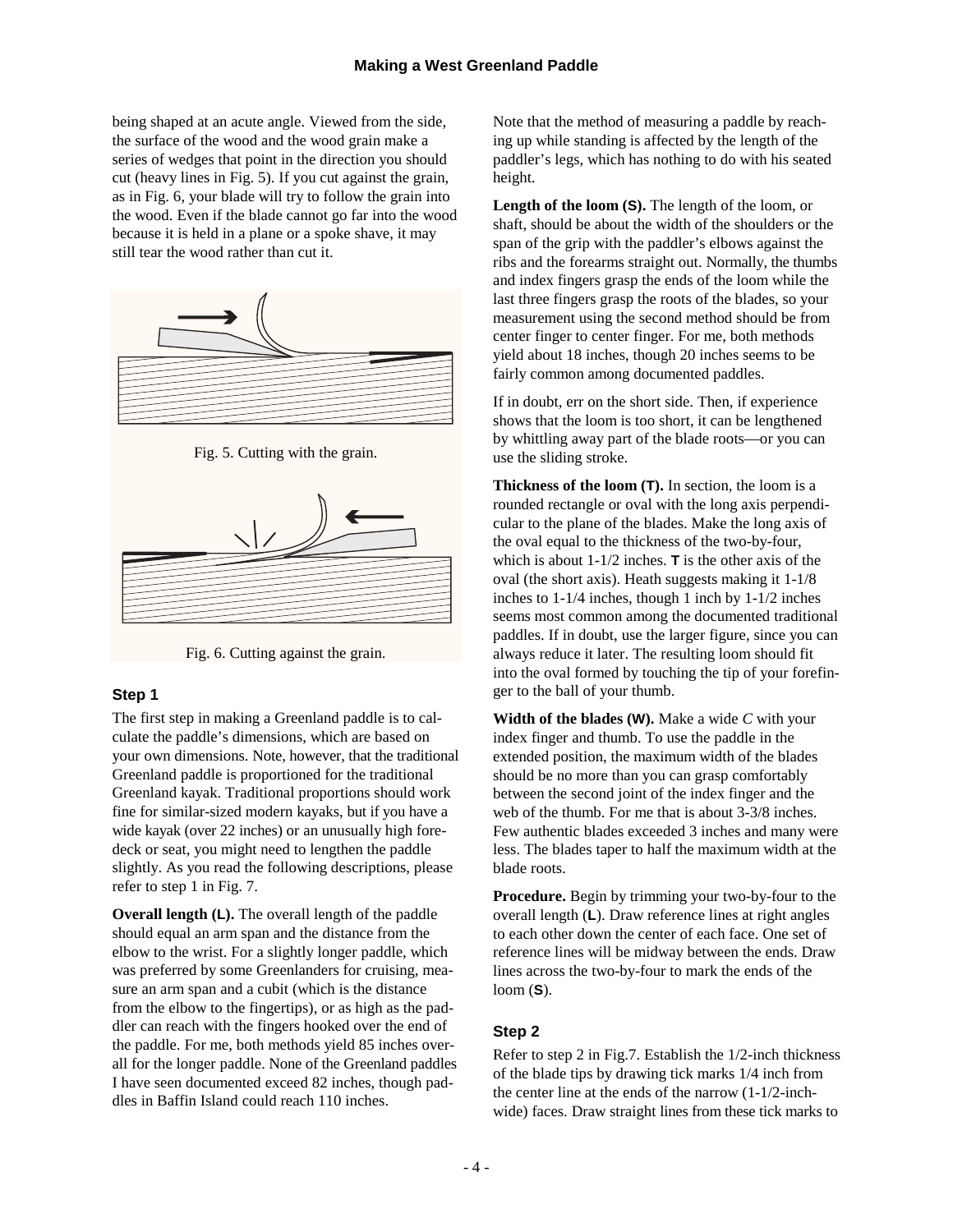

Fig. 7. Steps in making a Greenland paddle.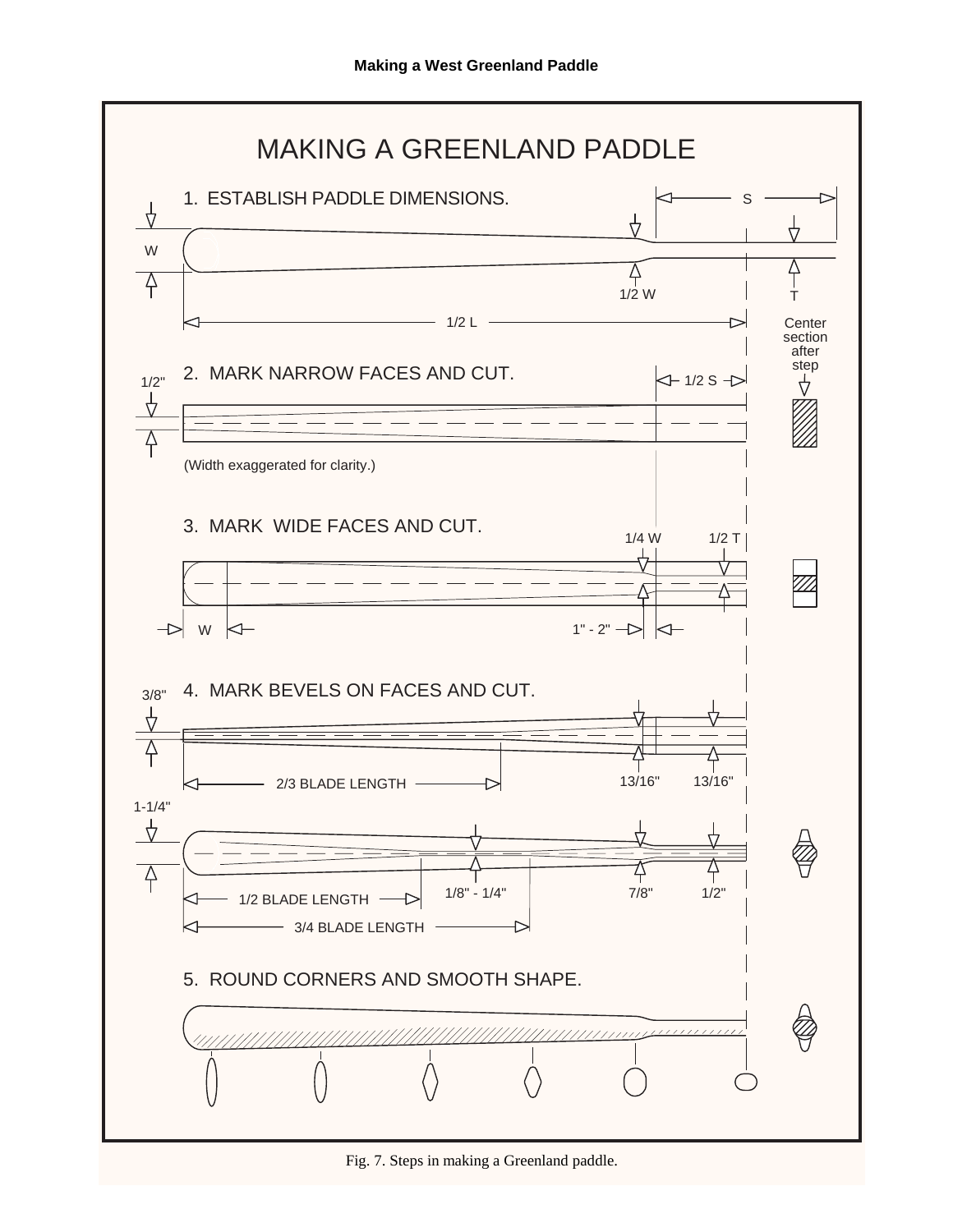the edges of the face at the ends of the loom. Saw along these lines to taper the blades. Then, if you like, smooth the cuts with a plane.

**Tip 1:** If you make the cut with a hand saw, to help stay outside the guide lines, cut a few inches on one side, then turn the paddle over and cut a few inches on the other side. Alternate sides every few inches until the cut is finished.

**Tip 2:** If you make the cut with a band saw, place a squared block on the band saw table near the two-byfour. As you feed the two-by-four through the saw blade, using the block as a reference, tilt the two-by-four slightly toward the blade to ensure that the cut will fall outside the guide line on the hidden bottom side. When you have finished the cut, turn the piece over and run it through the blade again, trimming off any wood remaining between the guide line that is now on top and the opposite edge of the cut.

# **Step 3**

Refer to step 3 in Fig.7. You earlier drew two lines across each wide face to mark the loom ends. To mark the loom thickness, connect these lines by drawing two lines parallel to the center line and 1/2 **T** from it. Mark each loom end line with tick marks 1/4 **W** from the center line to establish the width of the blade roots. Put tick marks on each wide face that are **W**, that is, a blade width, from the end and 1/2 **W** from the center line. Connect the tick marks with straight lines to mark blade taper.

Now sketch the curve at each end of the paddle. (You can use one of the drawings on the last page as a template.) Also sketch in the shallow *S*-shapes of the blade shoulders. In Heath's drawing and photographs, they are about 1 inch long, but they can be 2 inches or more in length, if you wish a more gradual shoulder.

Lay the outlined plank on one of its wide faces, and cut along the lines with a hand saw, saber saw, or band saw. Smoothing the cut edges afterwards with a plane will make it easier to mark them in step 4.

#### **Step 4**

Referring to step 4, mark the paddle blank as indicated. On the narrow faces, draw two parallel lines 3/8 inch apart for two-thirds the blade length, then gradually widen the lines to 13/16 inch apart at the blade root. On the wide faces, mark guidelines as shown. Also, draw parallel lines on the loom faces as shown.

To complete the blank, bevel the edges by removing the corner material between the lines. If you can do this accurately with a power saw, more power to you, but since the bevels twist, a hand tool such as a draw knife or an ordinary knife may be easier, if somewhat slower. Taking the time to mark and cut these bevels helps to make a more symmetrical paddle.

# **Step 5**

Referring to step 5 in Fig. 7, trim the blank's corners in successive steps by cutting away each new corner until all corners are rounded and the shape is smoothed as shown in the sections at the bottom of the drawing. The front and back surfaces of the loom should be completely rounded, but the top and bottom surfaces may be flat or slightly curved. The blade roots should be oval in section, with the oval perpendicular to the oval section of the loom. The blade tips should be convex. Midway between, the blade should have a diamondshaped section. All should blend smoothly together.

#### **Step 6**

Try the paddle before you apply a finish to it. You may find, as I did, that you will want to reshape the loom slightly for comfort. Also, before the final sanding, you should wet the paddle to raise the grain. If you can't take the paddle out on a lake, take it into the shower with you (shower with a friend!).

# **Step 7**

Applying a finish is optional. Traditional paddles were smoothed with a knife or plane and left unfinished. I have tried everything from no finish to epoxy resin and spar varnish. I dislike the harder finishes because they feel like plastic, do not offer appreciably more protection against dings, and are harder to refinish when dings do occur. With no finish, the wood tends to roughen with weathering, which can be hard on bare hands, though fine for gloves. I usually fine-sand the paddle (220 grit), apply tung oil, and rub it lightly with 0000 grade steel wool for a silky finish. One advantage of a pure oil finish is that it is possible to erase minor dents by soaking the paddle in water.

**Tip:** If you use pure tung oil, add a little Japan dryer to speed the drying time.

#### **Making a storm paddle**

To make a storm paddle, remember that the blades are about the same length as those on a standard paddle, but the loom is only about two fists long or less. To make a storm paddle, follow the instructions for the standard paddle, but shorten the overall length, **L**, as much as you shorten the loom length, **S**.